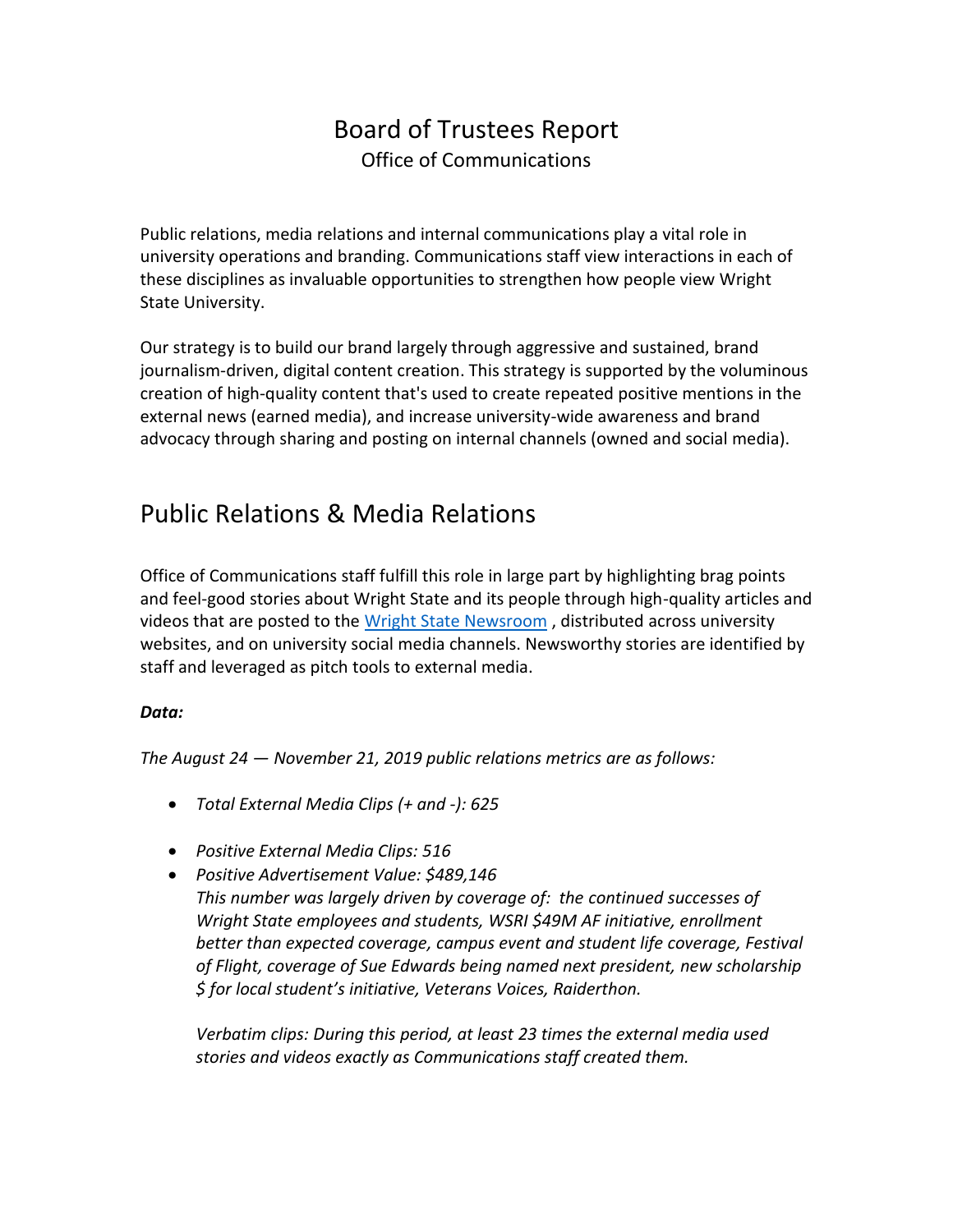- *Negative External Media Clips: 109*
- *Negative Advertisement Value: -\$122,775 This number was largely driven by: the sudden President Schrader retirement announcement, Dayton company pleads guilty in Wright State visa fraud case, Wright State professor escorted off campus after sharing message about a gun, mold found in Student Union HVAC handler.*

*Media clips: Defined as external news stories about Wright State (most often) or stories that mention Wright State.*

*Positive Advertisement value: External media coverage that results in positive exposure for Wright State's brand, the value of which is derived by the amount in dollars that Wright State would have had to pay to advertise in the same space or time that our clips were used in the news. (Provided by contracted vendor Vocus/Cision, TV Eyes.)*

*Negative Advertisement value: The inverse of Positive Advertisement value. External media coverage that is unquestionably negative for Wright State's brand, the value of which is derived by the amount in dollars that Wright State would have had to pay to advertise in the same space or time that our clips were used in the news. (Provided by contracted vendor Vocus/Cision, TV Eyes.)*

*Verbatim clips: Stories or videos written/produced by Communications staff that were printed or broadcast by external news sources exactly as they were created by our staff.*

# Communications (internal)

Communications staff members write, edit and post around 500 Newsroom stories each year that post to websites across campus. Stories are also shared through university social media channels. The office also distributes campus-wide email messages from the administration, crime warnings and emergency messages, among many others.

### **Data:**

*The Office of Communications made 168 story posts to the Wright State Newsroom from Aug 24 — November 21, 2019 distributing and pitching many as press releases.*

*Also, during that time, Communications sent 211 campus-wide email communications. 109 of those messages were on behalf of colleges, units and other campus organizations.*